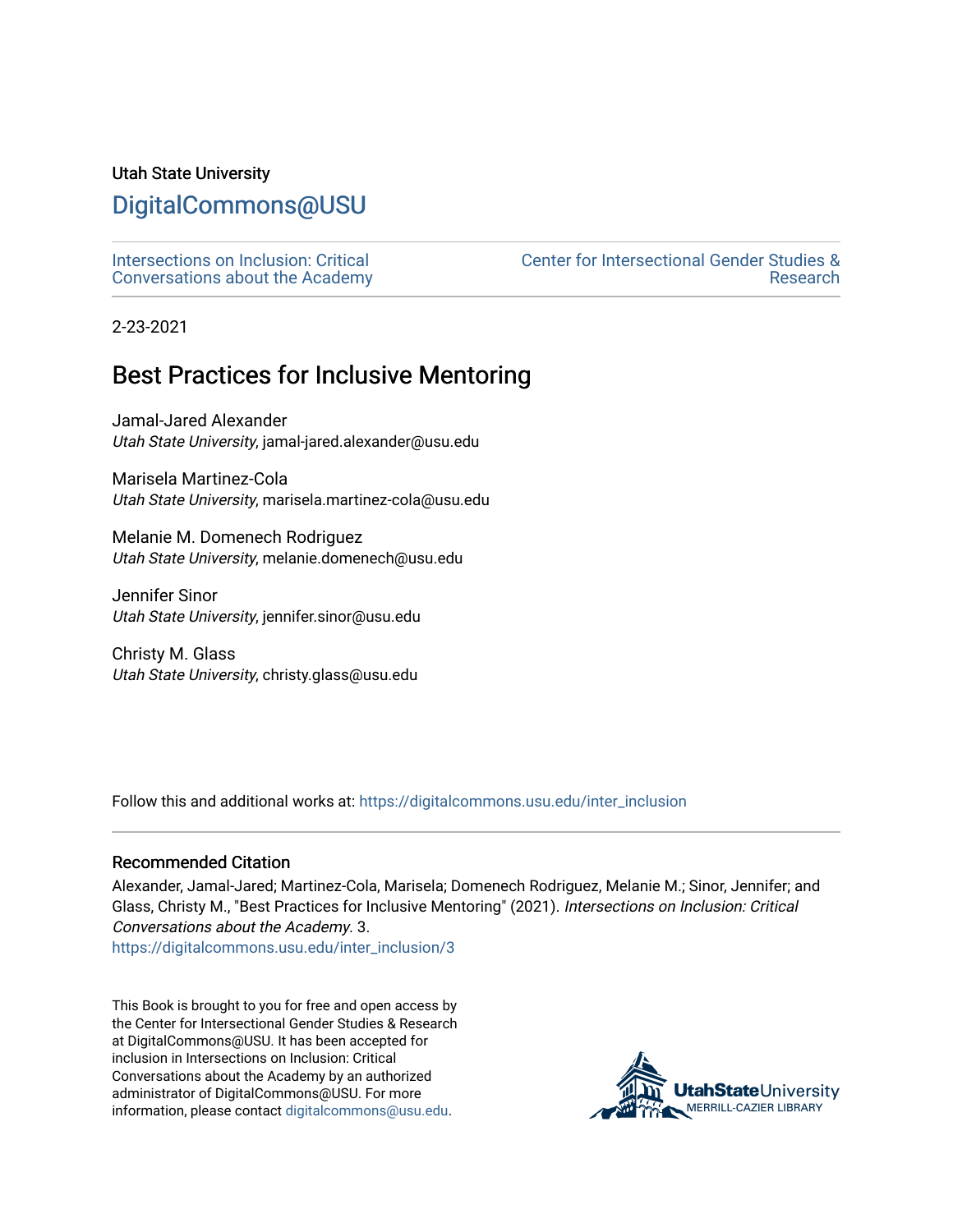

# **Best Practices for Inclusive Mentoring**

February 23, 2021

## **Panelist Recommendations**

### **Jamal-Jared Alexander, Doctoral Student, Department of English, USU**

The Write of Your L!fe. (n.d.). *A list of books about racism, films, and other anti racism resources.* Retrieved February 19, 2021, from<https://thewriteofyourlife.org/books-about-racism/> *Note: "I'm providing a link that I use to 'help people do their work.' The word 'work' can be used in different contexts (e.g., mentoring, learning more about anti-racist policies/procedures, becoming an ally, knowing what underrepresented people have gone through over the last few centuries to best serve/help them in 2021, etc.). This link is a living document of books, movies, etc."*

#### **Dr. Marisela Martinez-Cola, Assistant Professor, Department of Sociology, Social Work, & Anthropology, USU**

- Calafell, B. M. (2007). Mentoring and love: An open letter. *Cultural Studies ↔ Critical Methodologies*, *7*(4), 425–441.<https://doi.org/10.1177/1532708607305123>
- Esposito, J. (2014). "Students should not be your friends": Testimonio by a Latina on mothering one's own, othermothering, and mentoring students in the academy. *Equity & Excellence in Education*, *47*(3), 273– 288.<https://doi.org/10.1080/10665684.2014.933666>
- Solórzano, D., Ceja, M., & Yosso, T. (2000). Critical race theory, racial microaggressions, and campus racial climate for Latina/o undergraduates. *The Journal of Negro Education*, *69*(1/2), 60–73.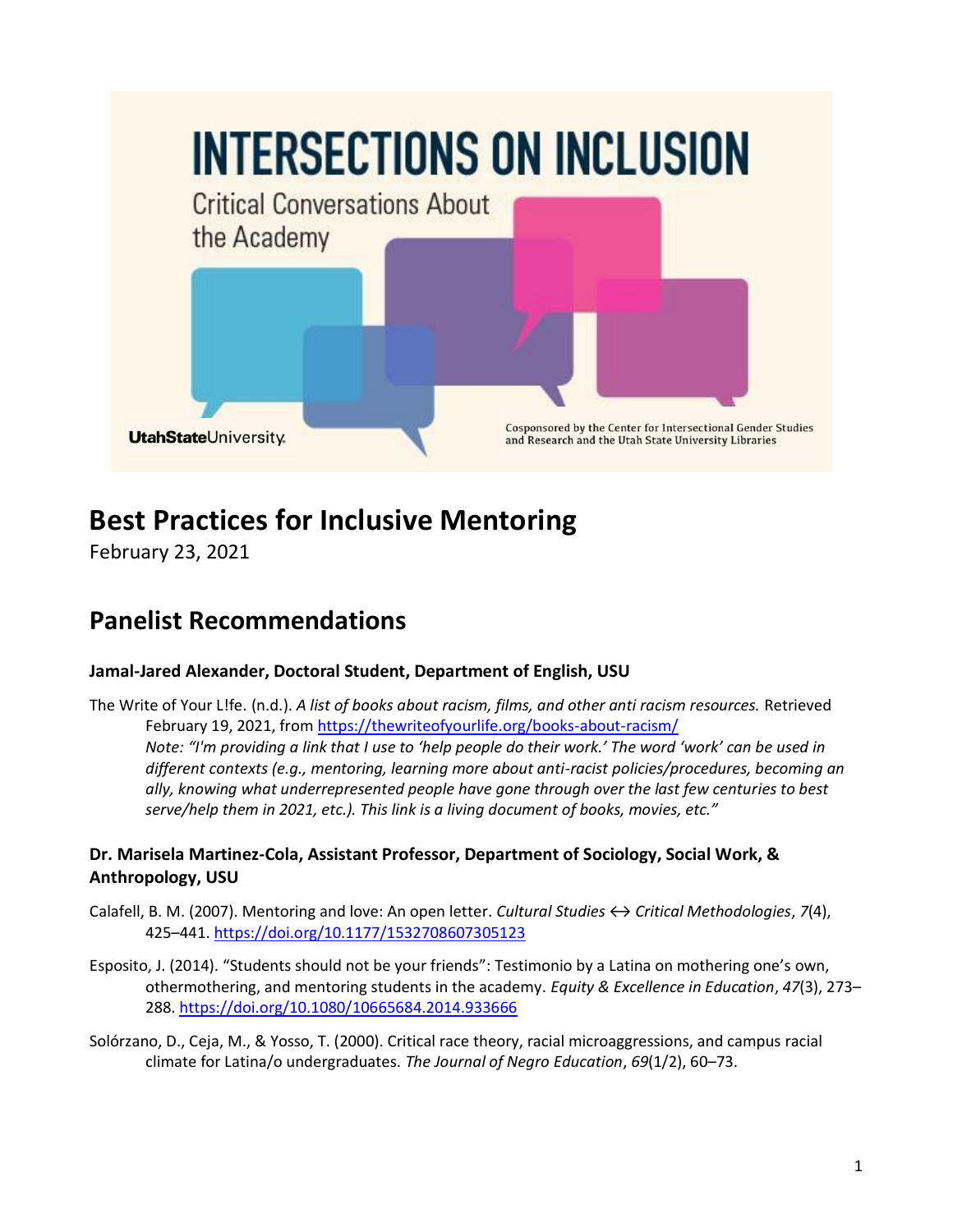#### **Dr. Melanie M. Domenech Rodríguez, Professor, Department of Psychology, USU**

Martinez-Cola, M. (2020). Collectors, nightlights, and allies, oh my! White mentors in the academy. *Understanding and Dismantling Privilege*, *10*(1), 25–57.

Rackham Graduate School. (2020). *How to mentor graduate students: A guide for faculty.* University of Michigan.<http://myumi.ch/R58Oq> *Note: A companion resource, "How to get the mentoring you want: A guide for graduate students," is available at:* <http://myumi.ch/K4zPD>

#### **Dr. Jennifer Sinor, Professor, Department of English, USU**

- Rankine, C. (2016). In our way: Racism in the creative writing classroom. *The Writer's Chronicle, 49*(2), 46–58. [https://www.awpwriter.org/magazine\\_media/writers\\_chronicle\\_view/4120/](https://www.awpwriter.org/magazine_media/writers_chronicle_view/4120/)
- Sinor, J., & and Graham, M. (2020). Finding the words: An epistolary essay on mentoring in the creative arts. *Perspectives on Undergraduate Research & Mentoring, 8*(1), 1–10. [https://www.elon.edu/u/academics/undergraduate-research/purm/wp](https://www.elon.edu/u/academics/undergraduate-research/purm/wp-content/uploads/sites/923/2020/02/Sinor-Graham.pdf)[content/uploads/sites/923/2020/02/Sinor-Graham.pdf](https://www.elon.edu/u/academics/undergraduate-research/purm/wp-content/uploads/sites/923/2020/02/Sinor-Graham.pdf)
- Skinner, J., & Martin, L. (Eds.). (2001). *Passing the word: Writers on their mentors*. Sarabande Books.

## **Additional Resources**

#### **Blog Posts**

- Biswas, S. (2019, March 13). Advice on advising: How to mentor minority students. *The Chronicle of Higher Education.* <https://www.chronicle.com/article/advice-on-advising-how-to-mentor-minority-students/>
- Justice, D. H., & López, M. (2014). Welcome to wonderland: Advice for beginning graduate students of color. *Race & Ethnicity: The site of the Committee on the Literatures of People of Color in the United States and Canada*[. https://clpc.mla.hcommons.org/welcome-to-wonderland/](https://clpc.mla.hcommons.org/welcome-to-wonderland/)
- López, M. (2014). On mentoring first generation and graduate students of color. *Race & Ethnicity: The site of the Committee on the Literatures of People of Color in the United States and Canada*. <https://clpc.mla.hcommons.org/on-mentoring-first-generation-and-graduate-students-of-color/>
- Wu, C. (2015, May 5). Your first year on the tenure track. *Race & Ethnicity: The site of the Committee on the Literatures of People of Color in the United States and Canada*. <https://clpc.mla.hcommons.org/2015/05/05/your-first-year-on-the-tenure-track/>

#### **Reports and Guides**

- American Council on Education: Race and Ethnicity in Higher Education. (n.d.) *Enrollment in graduate education*. Retrieved February 19, 2021, from <https://www.equityinhighered.org/indicators/enrollment-in-graduate-education/>
- DeAngelo, L. (2016). Supporting students of color on the pathway to graduate education (CGS Data Sources PLUS 16-02). *Council of Graduate Schools*[. https://mcnairscholars.com/wp](https://mcnairscholars.com/wp-content/uploads/2015/02/Supporting-Students-of-Color-on-the-Pathway-to-Graduate-Education_PLUS_DeAngelo.pdf)[content/uploads/2015/02/Supporting-Students-of-Color-on-the-Pathway-to-Graduate-](https://mcnairscholars.com/wp-content/uploads/2015/02/Supporting-Students-of-Color-on-the-Pathway-to-Graduate-Education_PLUS_DeAngelo.pdf)[Education\\_PLUS\\_DeAngelo.pdf](https://mcnairscholars.com/wp-content/uploads/2015/02/Supporting-Students-of-Color-on-the-Pathway-to-Graduate-Education_PLUS_DeAngelo.pdf)